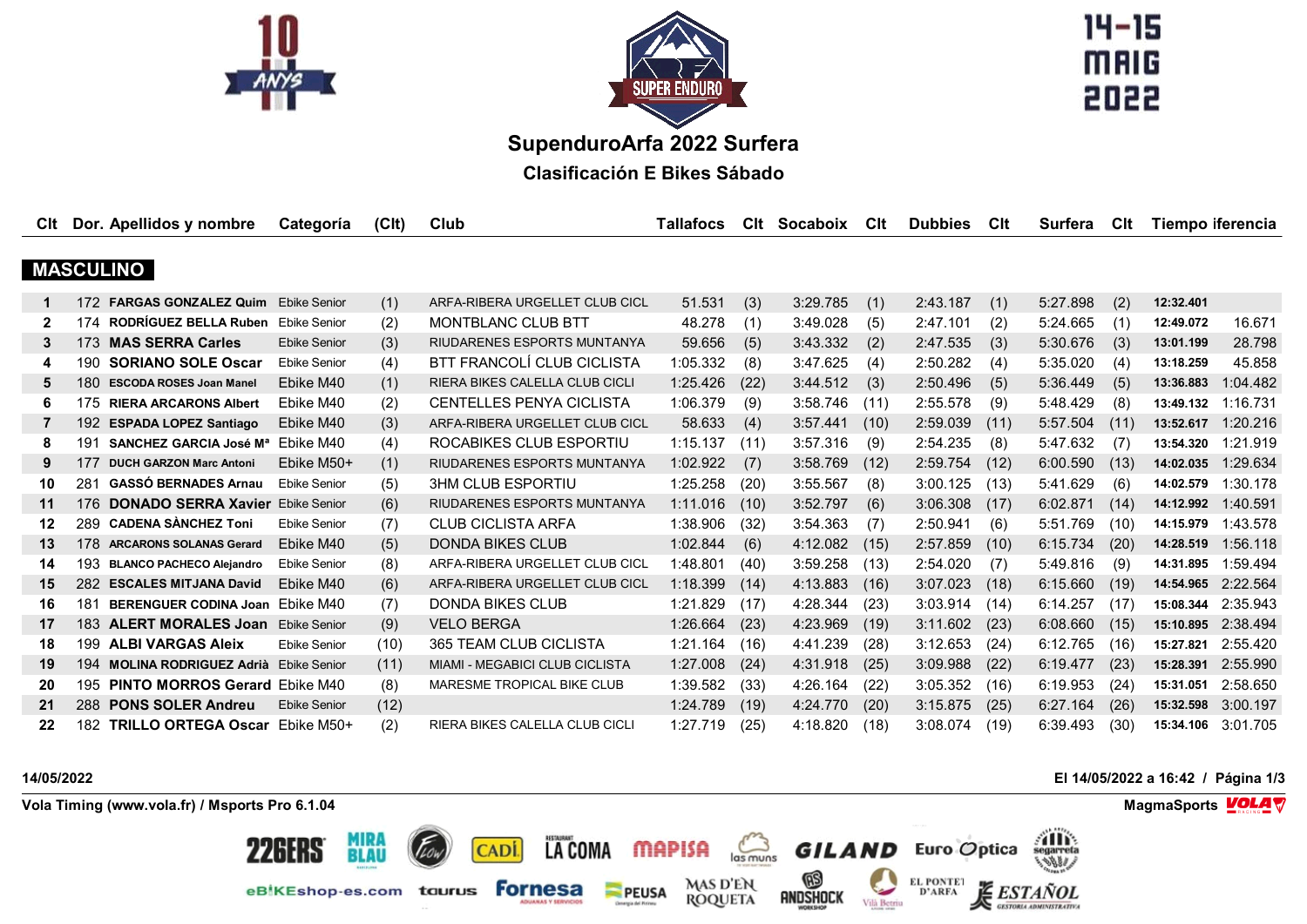



14-15<br>MAIG<br>2022

**SupenduroArfa 2022 Surfera Clasificación E Bikes Sábado**

|                 |     | CIt Dor. Apellidos y nombre         | Categoría              | (C <sub>l</sub> ) | Club                                  | Tallafocs | Clt  | Socaboix  | Clt  | <b>Dubbies</b> | <b>C</b> lt | Surfera   | Clt  | Tiempo iferencia   |                    |
|-----------------|-----|-------------------------------------|------------------------|-------------------|---------------------------------------|-----------|------|-----------|------|----------------|-------------|-----------|------|--------------------|--------------------|
|                 |     |                                     |                        |                   |                                       |           |      |           |      |                |             |           |      |                    |                    |
| 23              | 184 | <b>LLOP CARMONA Jaume</b>           | Fbike M40              | (9)               | RIERA BIKES CALELLA CLUB CICLI        | 1:41.437  | (35) | 4:18.593  | (17) | 3:08.746       | (21)        | 6:27.922  | (27) | 15:36.698          | 3:04.297           |
| 24              |     | 292 DANÉS LLADÓ Oscar               | <b>DISSABTE E.Bike</b> | (1)               | <b>ENDURIDERS</b>                     | 1:23.929  | (18) | 4:37.304  | (26) | 3:20.950       | (28)        | 6:17.339  | (22) | 15:39.522          | 3:07.121           |
| 25              | 280 | <b>GONZALEZ RODRIGUEZ Juan Jose</b> | Ebike M40              | (10)              | VILA BIKE CLUB CICLISTA               | 1:21.121  | (15) | 4:30.183  | (24) | 3:23.488       | (29)        | 6:26.824  | (25) |                    | 15:41.616 3:09.215 |
| 26              | 196 | <b>LEAL QUESADA Carlos</b>          | Ebike M40              | (11)              | <b>VILA BIKE CLUB CICLISTA</b>        | 1:36.574  | (28) | 4:44.336  | (29) | 3:08.351       | (20)        | 6:15.957  | (21) | 15:45.218          | 3:12.817           |
| 27              | 284 | <b>MARTIN FERNANDEZ Jose Luis</b>   | <b>Ebike Senior</b>    | (13)              | ARFA-RIBERA URGELLET CLUB CICL        | 1:17.570  | (12) | 4:39.621  | (27) | 3:19.336       | (27)        | 6:35.438  | (29) | 15:51.965          | 3:19.564           |
| 28              |     | 283 BRAVO VILA Marc                 | Ebike M40              | (12)              | ESPRINT CELLERA DE TER CLUB CI        | 1:37.149  | (30) | 4:53.930  | (30) | 3:16.406       | (26)        | 6:34.492  | (28) | 16:21.977          | 3:49.576           |
| 29              | 186 | <b>GABARRELLA BERGE Jaume</b>       | Ebike M40              | (13)              | <b>TRACK TEAM CLUB CICLISTA BELLP</b> | 1:48.363  | (39) | 5:16.851  | (38) | 3:05.113       | (15)        | 6:14.364  | (18) | 16:24.691          | 3:52.290           |
| 30              | 189 | <b>MARTRET REDRADO Joan Albert</b>  | Ebike M50+             | (3)               | <b>BIKE ABADESSES CLUB CICLISTA</b>   | 1:39.961  | (34) | 5:01.086  | (33) | 3:26.218       | (30)        | 6:55.492  | (34  | 17:02.757          | 4:30.356           |
| 31              | 197 | <b>LLOPART CODINA Cesar</b>         | Ebike M50+             | (4)               | <b>DONDA BIKES CLUB</b>               | 1:44.488  | (37) | 4:54.226  | (31) | 3:39.899       | (37)        | 6:44.215  | (31) | 17:02.828          | 4:30.427           |
| 32 <sub>2</sub> | 287 | <b>IBORRA CORTÉS Alex</b>           | Ebike M40              | (14)              | <b>OKAERI BIKE</b>                    | 1:35.902  | (27) | 5:09.942  | (35) | 3:28.157       | (32)        | 7:00.113  | (36) | 17:14.114 4:41.713 |                    |
| 33              | 187 | <b>AZOZ GRACIA Iban</b>             | Ebike M50+             | (5)               | RIERA BIKES CALELLA CLUB CICLI        | 1:59.894  | (42) | 5:02.602  | (34) | 3:28.137       | (31)        | 6:45.562  | (32) | 17:16.195          | 4:43.794           |
| 34              | 290 | <b>AMELINE Julien</b>               | <b>Ebike Senior</b>    | (14)              | <b>CLUB CICLISTA VILAJUIGA</b>        | 1:18.375  | (13) | 5:11.297  | (36) | 3:31.972       | (34)        | 7:20.652  | (39) | 17:22.296          | 4:49.895           |
| 35              | 291 | <b>PERNÍA GUERRERO Jesús</b>        | Ebike M40              | (15)              | <b>ROCABIKE</b>                       | 1:41.485  | (36) | 5:35.386  | (40) | 3:28.676       | (33)        | 6:55.851  | (35) | 17:41.398          | 5:08.997           |
| 36              |     | 285 RUIZ PUIG Jose                  | Ebike M50+             | (6)               | ROCABIKES CLUB ESPORTIU               | 1:34.960  | (26) | 4:57.399  | (32) | 4:06.519       | (39)        | 7:14.156  | (37) | 17:53.034          | 5:20.633           |
| 37              | 286 | <b>BASAS PLA Salvador</b>           | <b>Ebike Senior</b>    | (15)              |                                       | 1:25.293  | (21) | 5:22.769  | (39) | 3:37.656       | (35)        | 8:12.985  | (41) | 18:38.703          | 6:06.302           |
| 38              | 188 | FORTIÀ SOLÉ Josep Ma                | Ebike M50+             | (7)               | RIUDARENES ESPORTS MUNTANYA           | 1:59.699  | (41) | 5:44.898  | (41) | 3:39.438       | (36)        | 7:17.859  | (38) | 18:41.894          | 6:09.493           |
| 39              | 198 | <b>VIDAL VIDAL Ramon</b>            | Ebike M50+             | (8)               | RIERA BIKES CALELLA CLUB CICLI        | 2:01.766  | (43) | 6:04.746  | (42) | 3:46.476       | (38)        | 8:06.637  | (40) | 19:59.625          | 7:27.224           |
| 40              | 295 | <b>HERRERO SERRA Ernest</b>         | <b>DISSABTE E.Bike</b> | (2)               | <b>VILABIKE</b>                       | 1:38.840  | (31) | 5:13.340  | (37) | 9:18.685       | (40)        | 6:52.543  | (33) | 23:03.408          | 10:31.007          |
| 41              | 185 | <b>GOMEZ JIMENEZ Ruben</b>          | <b>Ebike Senior</b>    | (16)              | ROCABIKES CLUB ESPORTIU               | 1:36.797  | (29) | 4:10.883  | (14) | 17:12.666      | (41)        | 5:58.949  | (12) | 28:59.295          | 16:26.894          |
| 42              | 294 | <b>CANO VIVAN Joan</b>              | <b>DISSABTE E.Bike</b> | (3)               | <b>BDN BIKES CLUB CICLISTA</b>        | 1:46.200  | (38) | 11:53.098 | (43) | 20:55.369      | (42)        | 10:41.918 | (42) | 45:16.585          | 32:44.184          |
| 43              | 293 | <b>ESTEBAN MARTI Marcel</b>         | <b>DISSABTE E.Bike</b> | (4)               | <b>BDN BIKES CLUB CICLISTA</b>        | 3:38.008  | (44) | 22:42.649 | (44) | 21:06.435      | (43)        | 12:05.840 | (43) | 59:32.932          | 47:00.531          |
|                 |     |                                     |                        |                   |                                       |           |      |           |      |                |             |           |      |                    |                    |

## **FEMINAS**

| 279 TORRUELLA GUINART Esther F. Ebike          |                         | (1)          | DONDA BIKES CLUB |                | 1:51.836                                                                  | (1) | 6:50.645             | (1) | 3:44.504                   | (1) | 8:10.520         | (1)<br>20:37.505                   |  |
|------------------------------------------------|-------------------------|--------------|------------------|----------------|---------------------------------------------------------------------------|-----|----------------------|-----|----------------------------|-----|------------------|------------------------------------|--|
| 14/05/2022                                     |                         |              |                  |                |                                                                           |     |                      |     |                            |     |                  | El 14/05/2022 a 16:42 / Página 2/3 |  |
| Vola Timing (www.vola.fr) / Msports Pro 6.1.04 |                         |              |                  |                |                                                                           |     |                      |     |                            |     |                  | MagmaSports <b>VOLA</b>            |  |
|                                                | <b>22GERS</b>           | MIRA<br>BLAU | (FLOW)<br>CADI.  | <b>LA COMA</b> | <b>MAPISA GILAND</b> Euro Optica                                          |     |                      |     |                            |     |                  |                                    |  |
|                                                | eBIKEshop-es.com taurus |              |                  | <b>Fornesa</b> | <b>MAS D'EN</b><br>PEUSA<br><b>ROQUETA</b><br><b>Conergia del Pirinou</b> |     | rndshock<br>RNDSHOCK |     | <b>EL PONTET</b><br>D'ARFA |     | <b>E</b> ESTAÑOL |                                    |  |